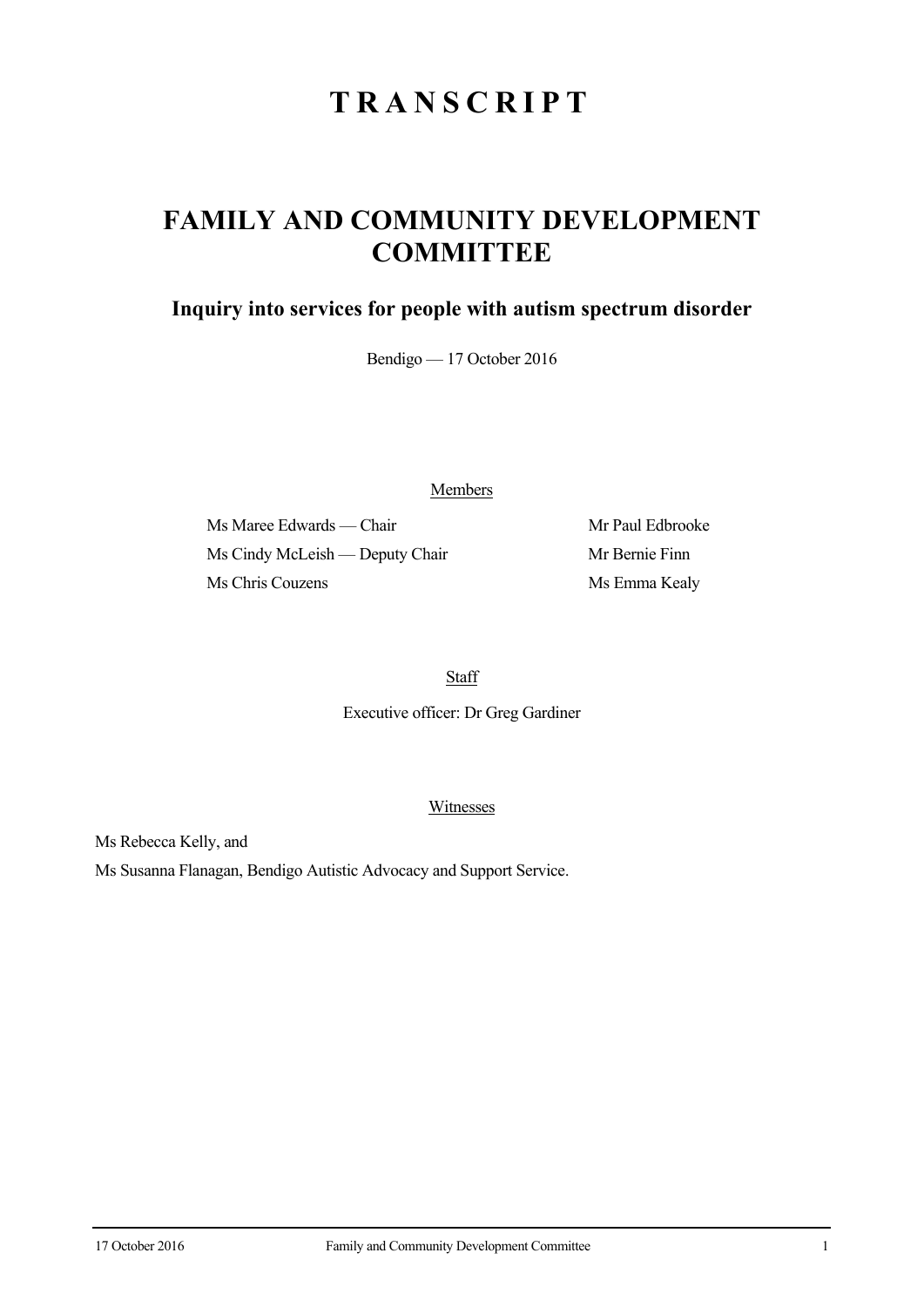**The CHAIR** — I welcome to our public hearing this afternoon Rebecca Kelly, and I welcome again Susanna Flanagan — Sarah Hansford is an apology — from the Bendigo Autistic Advocacy and Support Service. Thank you very much for attending today. All evidence taken at this hearing by the committee is protected by parliamentary privilege, as provided by the Constitution Act 1975, and is subject to the provisions of the Parliamentary Committees Act 2003 and other relevant legislation. Any comments you make outside the hearing will not be afforded such privilege. It is a contempt of Parliament to provide false evidence. Recording of the proceedings will commence today, and you will be sent a proof copy of the transcript and be able to make factual or grammatical corrections if necessary. Beck, thank you so much for coming along today. It is much appreciated.

**Ms KELLY** — Thank you for having us.

**The CHAIR** — Thank you for your very large handout as well.

**Ms KELLY** — We are comprehensive at BAASS.

**The CHAIR** — Can I take this opportunity to congratulate you and the advocacy and support group — you have done such an amazing job here in Bendigo to get that service up and running — on all the hard work that has gone on behind the scenes. I invite you now to make a 15-minute contribution.

**Ms KELLY** — To begin with we would like to acknowledge that the Bendigo Autistic Advocacy and Support Service and the City of Greater Bendigo are on both Dja Dja Wurrung and Taungurung country, whose ancestors and their descendants are the traditional owners of this country. We acknowledge that they have been custodians for many centuries and continue to perform age-old ceremonies of celebration, initiation and renewal. We acknowledge their living culture and their unique role in the life of this region.

Good afternoon. My name is Rebecca Kelly and this is Susanna Flanagan. We are autistic advocates and two of five co-conveners of the Bendigo Autistic Advocacy and Support Service, or BAASS, as we will refer to it in our submission. I am also the parent of two school-aged children, who are autistic. Susanna is the autistic wife of an autistic husband and mother to three incredible autistic children.

**Ms FLANAGAN** — We would like to thank you all for allowing us to present our submission today to the inquiry into services for autistic children in Victoria. We are a not-for-profit service that is led and driven by autistic adults. We launched BAASS in July 2016 but have been active in the community as advocates and support persons for approximately five years. Our service operates through fundraising and donations. We do not receive any government funding, but we have been very fortunate to have been given a pool of funding from carer support services here in Bendigo.

Our service offers person-to-person advocacy, with human rights being our biggest priority. We offer counselling by qualified counsellors and support for families, children and adults. We welcome local autistic support groups to gather in our building. Programs we currently deliver via BAASS include the Lab Network computer club for autistic children aged between 8 and 17. This club is mentored by autistic adults with a background in computers who are employed by our service to deliver the program. We also run a filmmaking club, which was formed at a school holiday filmmaking workshop that we ran over two weekends at our building, and AsperTeens, which is a support group for autistic teenagers founded and run by myself and my daughter. Sensory gymnastics runs at our local gymnastics club as a funded program for 40 children to attend on a term-by-term basis.

Each person working in our building does so out of a passion for what we do. Our mentors are the only paid staff. We are very proud of what we have accomplished in such a short period of time, and with increased funding we hope to expand even further in developing an employment and apprenticeship program, a school mentor program, workshops, PD sessions for professionals and teachers to learn about autism from a lived experience perspective and a peer support worker program matching the right people to the right organisations.

Keeping in line with the terms of reference, we will be submitting the BAASS perspective on services in not only our Bendigo community but in the broader scope of Victoria. We would like to start with the current state of supports and services within our public and private school sector for autistic children and teenagers, which, in our opinion, is quite dire and, to be blunt, not inclusive of or safe for autistic people. In April 2016 a review of the funding for the program for students with disabilities released its findings and recommendations to the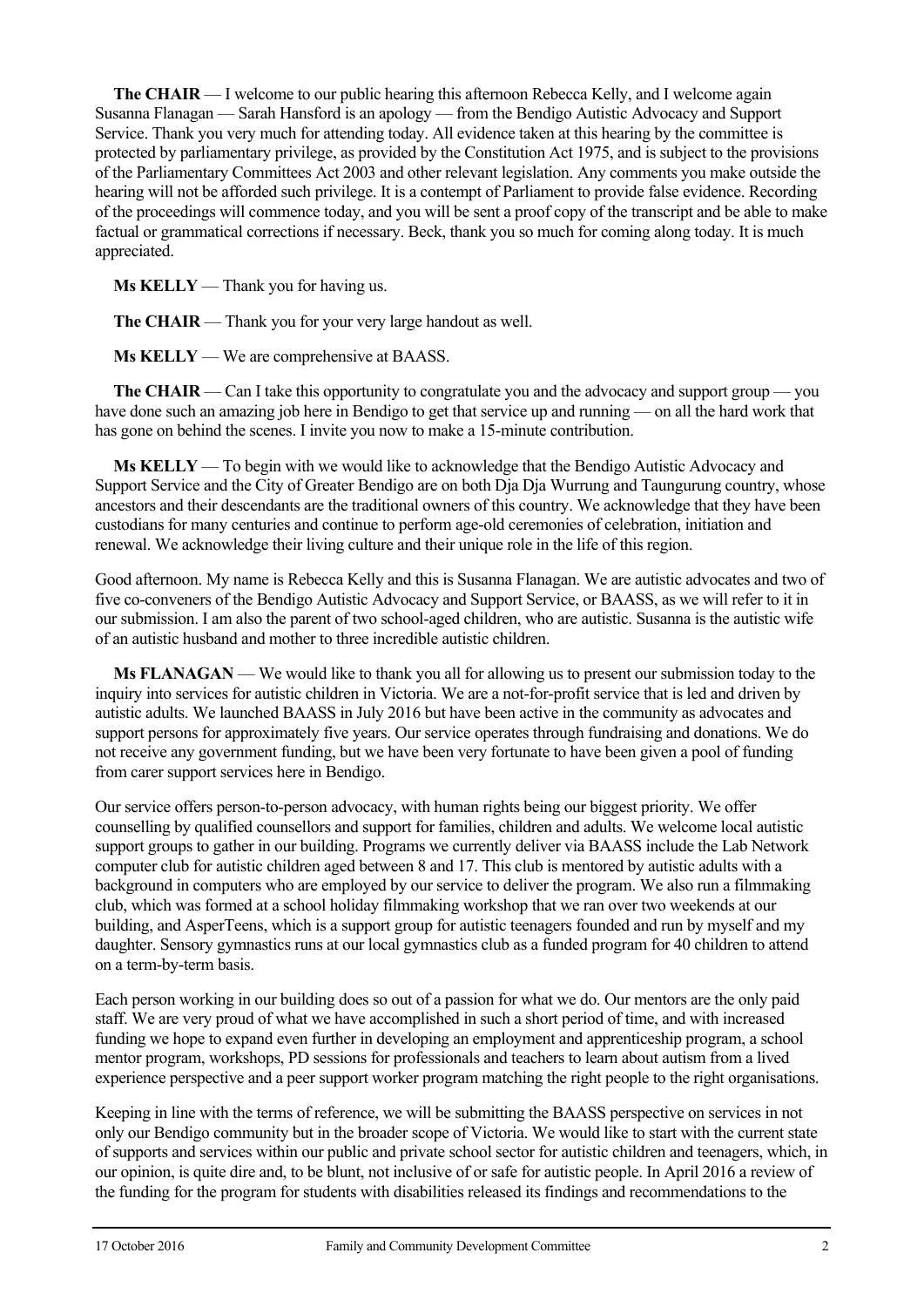Victorian state Labor government. This review was aimed at looking at the current funding structure for autistic and dyslexic students in Victorian schools. Twenty-five recommendations were made, with 21 of these accepted and 4 deemed under consideration. It is these four that we wish to focus our attention on this morning. The 11th key finding in the review states:

The year 6–7 review is currently required to reassess eligibility into the PSD and there would not be significant benefits in moving the timing of the review to a year 5–6 or year 7–8 review.

The recommendation is:

Design and implement a new funding model, based on functional needs, that removes the requirement for the year 6–7 review process.

In our personal experience as advocates, parents and autistic adults, this current working structure is inherently flawed. Most autistic children receive their funded support in primary school in grades 1 to 2. This funding does not change until they end grade 6, unless the individual child's needs change. When a new assessment is conducted to determine supports for entering their first year of higher education, the majority of children who have been supported through their primary years do not meet the criteria for supports and some, if not all, funding ceases.

The transition from primary to higher education is hard enough, but to enter into a differently structured education system with different rules and boundaries, higher workloads, an inherent focus on academic skills, a severely dramatic increase in school population, sensory input and output changes and dramatic changes in routines regarding classrooms and new teachers, for an autistic child with little to no support this is starting them with a severe deficit.

Since becoming a local advocate four years ago for our Bendigo autism community, the number of calls from parents and carers who have had children reassessed under the current structure has risen significantly. Autistic children requiring supports that are moving into higher education are being left behind before they have even started. For example, an independent school in Bendigo has a student that is about to transition to year 7. This student has received support in the form of an aide since enrolment in prep. A cognitive assessment was undertaken resulting in a baseline score of 56. The parents have been told already that their child will not receive any supports in year 7, even though the score reflects an intellectual disability. How can this be? This student will start year 7 with absolutely no assistance.

BAASS are working with families to develop educational plans and solutions to take to schools to assist them in providing supports. This includes an autistic perspective on how best to transition a child into higher education through sensory breaks, lunchtime programs based on special interests, information sessions for teachers and support staff, and autistic mentoring programs for autistic children.

**Ms KELLY** — Key finding 17 of the review was:

The current approach to assessing eligibility for funding through the targeted PSD component is costly, inconsistently understood and applied by schools, and results in inequitable funding outcomes.

The recommendation is:

Develop a new tiered funding model based on a strength-based functional needs approach to meet the needs of all students with disabilities, which includes:

base funding — allocated to all schools for all students;

teaching and learning loading — allocated to schools to support students with disabilities who require reasonable adjustments;

targeted funding — allocated to schools to support students with disabilities and high education adjustment needs.

BAASS understands and supports the argument for needs-based funding. It is also inherently important to understand why the need for functioning labels in regard to autistic people be removed when deciding on this funding. Functioning labels are harmful and perpetuate a stigma around individuals based on a label given to them by non-autistic professionals who have no right to assume ability or inability. The current and past DSM criteria never included the labels of high functioning or low functioning, so why is it that the needs of autistic children in our schools are determined by a functioning label that does not exist in the diagnostic autistic criteria or a cognitive score on a piece of paper?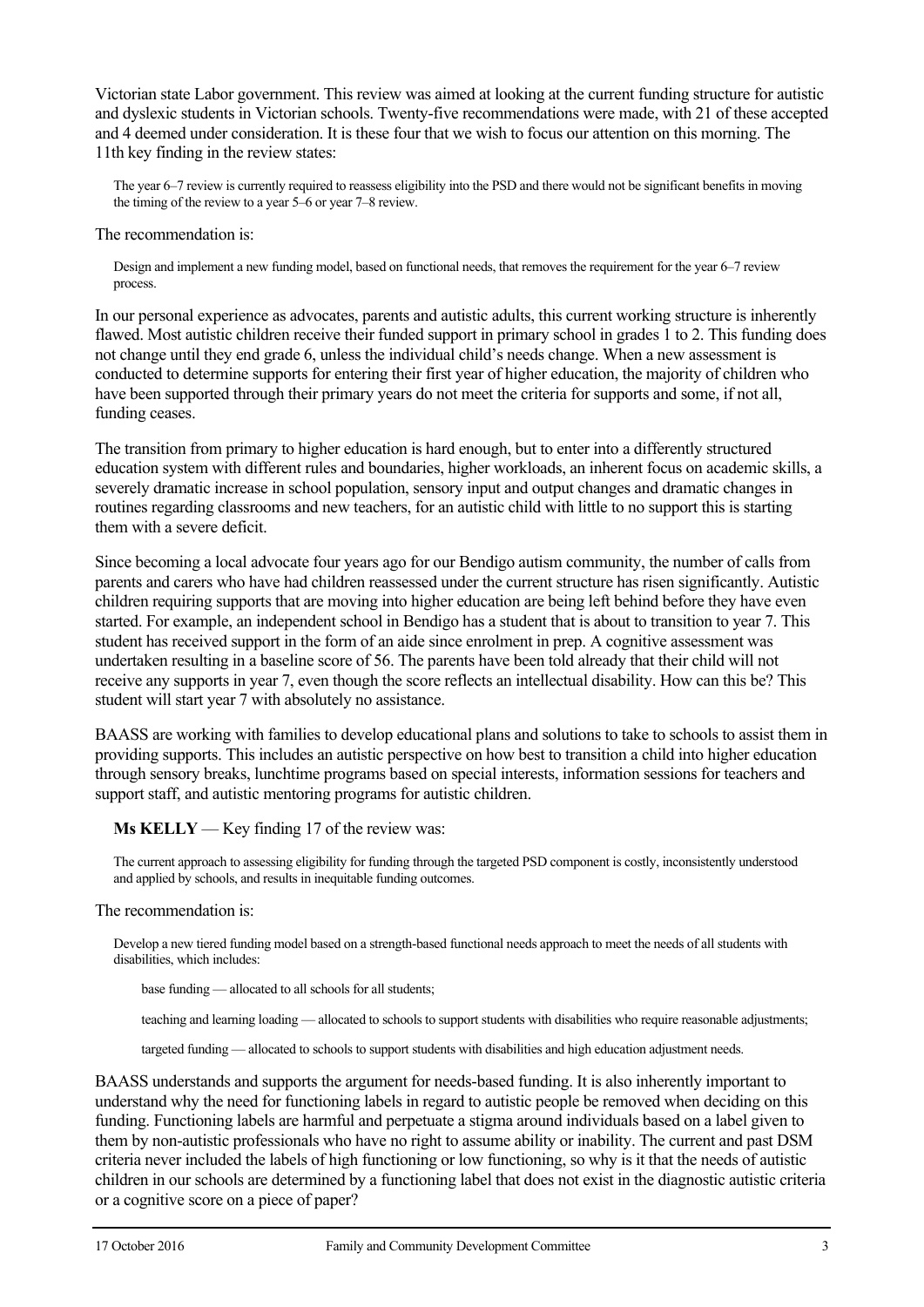Under the United Nations Convention on the Rights of Persons with Disabilities, in article 24, titled 'Education', section 2 states that states parties shall ensure:

- (c) reasonable accommodation of the individual's requirements is provided;
- (d) persons with disabilities receive the support required, within the general education system, to facilitate their effective education;
- (e) effective individualised support measures are provided in environments that maximise academic and social development, consistent with the goal of full inclusion.

We at BAASS interpret this as, 'If an autistic child requires support, then give it to them'. Further to this, the *Disability Standards for Education 2005*, part 5.2, 'Participation standards', states:

- 1. The education provider must take reasonable steps to ensure that the student is able to participate in the courses or programs provided by the educational institution, and use the facilities and services provided by it, on the same basis as a student without a disability, and without experiencing discrimination.
- 2. The provider must:
	- (a) consult the student, or an associate of the student, about whether the disability affects the student's ability to participate in the courses or programs for which the student is enrolled and use the facilities or services provided by the provider …

Again, we wish to add that in our opinion the evidence through our experience as autistic individuals, advocates and parents suggests that not enough is being done in our education system to assist autistic children through supports or understanding to achieve the goal of full inclusion and academic success in line with their non-autistic peers. We are seeing a significant increase in severe mental health decline and rates of parents being forced to homeschool secondary to the profound impact that a failing education system has on our autistic children's safety and wellbeing. If the systems were working, there would be no need for an inquiry or countless investigations into schools that are not doing the right thing by their autistic students.

A small sidenote here for informative purposes: the Victorian equal opportunity board and human rights commission receives more discrimination complaints from Bendigo parents and individuals than any other area in Victoria. The use of restraint and seclusion is a go-to method in a lot of Bendigo schools. This also is documented in countless complaints from the Bendigo region. Melbourne disability advocate Julie Phillips, who handles a majority of these complaints, relayed this information to us. Why is that? Is it because the Victorian department of education hides behind regulation 15 of the Education and Training Reform Regulations, titled 'Restraint from Danger'? It reads like this:

A member of the staff of a Government school may take any reasonable action that is immediately required to restrain a student of the school from acts or behaviour dangerous to the member of staff, the student or any other person.

As an advocate when asked to support a child who is a victim of restraint and seclusion, the DET uses regulation 15 in nearly all complaints to explain the reasoning behind its usage. The wording of the regulation is too broad and open-ended, and as a result children are being subjected to prone restraint, martial arts pressure points and being secluded from their peers or being locked into cage-like structures and small non-ventilated rooms for exhibiting behaviours of concern.

We need to work together with schools and teachers to minimise these complaints, as it is not a statistic we as an organisation are proud of or support. It results in long-term trauma, which inevitably either costs the state in lawsuits resulting from the abuse or funded therapy to manage the trauma.

It is integral for the inquiry to recommend autistic mentors and autistic peer workers and counsellors be allocated to all schools, particularly those experiencing difficulty. The current model of Autism Connect programs run through the DET and local schools and Amaze online teaching programs are not giving schools and teachers an adult autistic perspective of what the child is experiencing. Whilst they are effective in some areas, both of these programs are based on blackboard-learnt teachings, not autistic experience. Teachers in all school environments require a minimum one-year personal development session facilitated and presented by not only non-autistic professionals but autistic professionals as well. This should be a requirement that is compulsory. BAASS provides this, as does Creating Connections.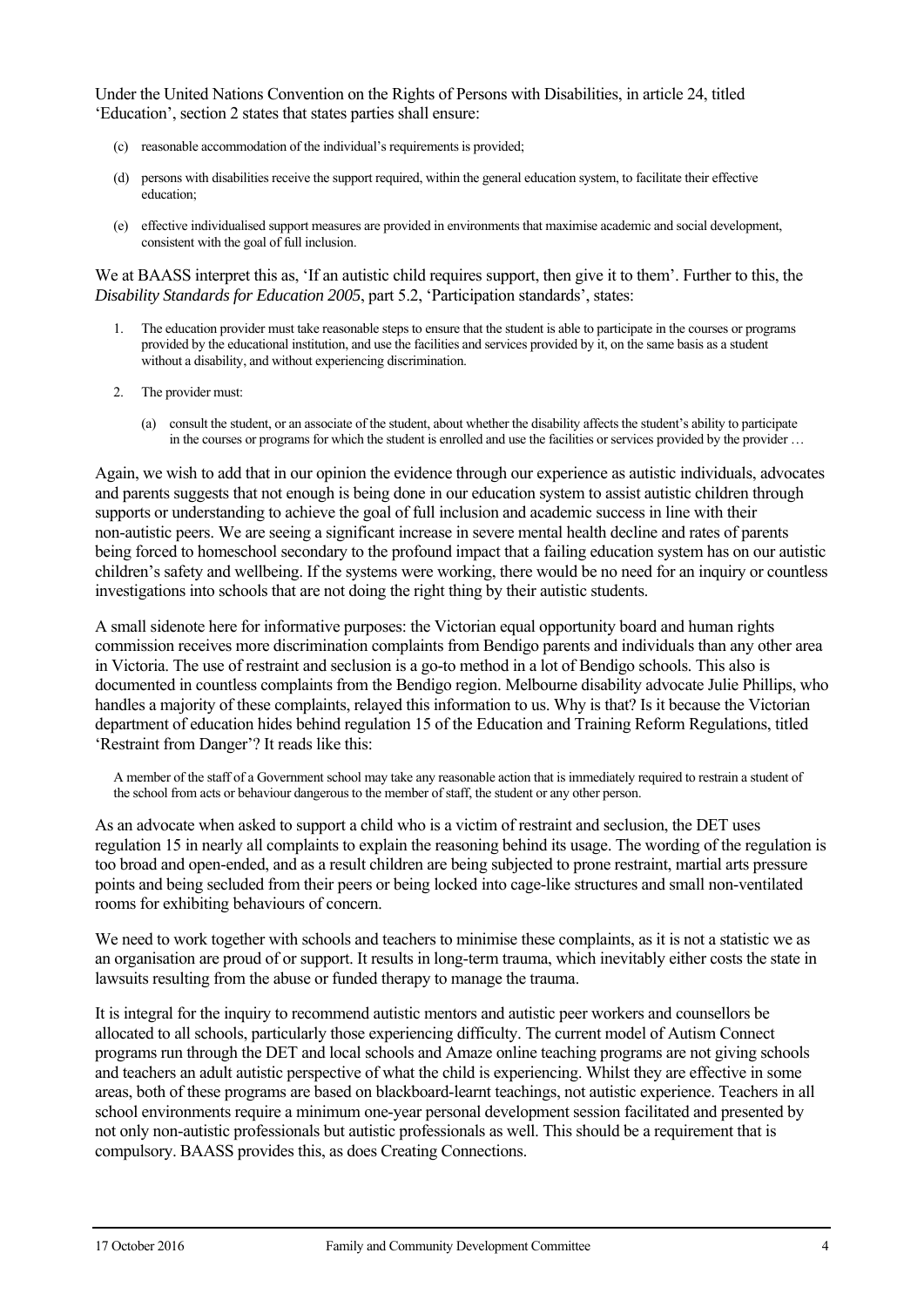#### **Ms FLANAGAN** — The final two key findings of the review I have combined, as BAASS feels the response from us would be the same. Key finding 18:

There are a number of benefits from aligning the approach taken to assessing student needs to the approach used under the evolving NDIS. This would assist parents and families to navigate services and supports in and out of school, reduce the administrative burden for families, carers and students, provide a holistic approach to meeting the health and education needs of students with disabilities, and may make the assessment process more efficient.

#### With the recommendation being:

Develop a formal relationship with the National Disability Insurance Agency to ensure maximum alignment with the NDIS as it evolves, including consistency and sharing of information and professional insight where possible.

#### Key finding 19:

Implementation of a strength-based, functional-needs approach in the process of assessing eligibility and determining funding amounts would improve the capacity of the future disability funding model to meet the needs of students with disabilities.

#### With the recommendation being:

Develop and implement a strength-based, functional-needs approach to assessing student need, to support the achievement and participation of students with disabilities.

There is a lot that is still unknown regarding the NDIS until full rollout occurs across the state. The one thing that is known is that the NDIS is goal oriented.

Our school education system currently has an independent learning plan structure in place for students with a disability that has the potential and intention to be very focused on goal-oriented skill sets for the student. The problem is that a lot of these plans are poorly written and do not reflect the individual child's needs or goals. Majorities of teaching staff are not consistent with updating their skills on how to effectively write these plans properly. The focus in a lot of these plans is on the emphasis of deficits of the child's current educational performance. Again, a presumption of inability is made based on the child's diagnosis. This includes the mindset of low and high-functioning labels.

For example, two 10-year-old autistic children were attending a special development school. One of the children was non-speaking and, due to motor dyspraxia, was presenting with involuntary movements. The other child was classed as intellectually disabled based on his cognitive score. The children were classed as low functioning. The school's goal for these children for two years consecutively was that they would be able to count to five and know the words to *Baa Baa Black Sheep*. The plan also included the school introducing PECS cards to assist in communication with the non-speaking child, which, by the way, never happened. These are visual cards with words attached to them. There was no functional communication assessment done by the school with a specialist speech pathologist trained in augmentative or facilitated communication, and when the parent expressed that they had tried PECS at home and the child did not respond to them, the school insisted PECS was the only relevant method of communication.

This was a massive failure by the school in a number of ways. The presumption of the teaching staff that these particular children at the age of 10 could not count higher than five is astounding. Because the child is autistic, is non-speaking and has a diagnosis of dyspraxia does not mean they are intellectually disabled. Also, because a child with a low cognitive score falls under the intellectual disability moniker does not mean they are given goals that reflect that of a kindergarten student.

Also, the fact that the school refused to listen to the parent, who identified as autistic, in regard to communication methods for her non-speaking child shows a blatant disregard to the individual child's needs and a detrimental, ignorant and arrogant attitude that teacher knows best. This is also in contradiction of the *Disability Standards for Education 2005*, in particular part 3.5, in which 'the education provider must consult the student, or an associate of the student' about determining an adjustment. Further to this, an associate is defined as per the *Disability Standards for Education*, part 1.4:

associate, in relation to a person, includes:

…

<sup>(</sup>b) another person who is living with the person on a genuine domestic basis; and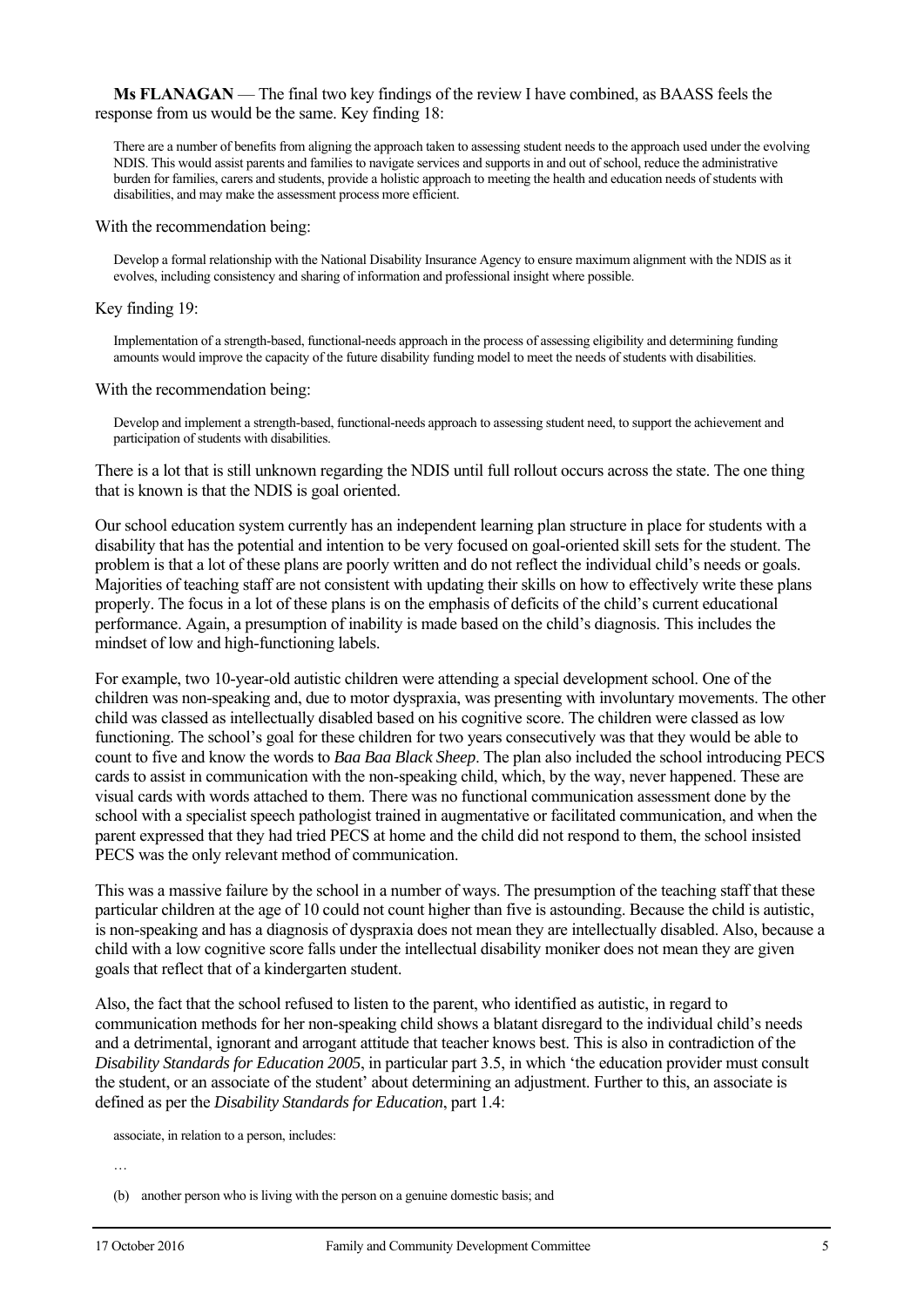- (c) a relative of the person; and
- (d) a carer of the person …

Parents work closely with therapists and are an authority to be consulted and considered in relation to what their child's needs are. The non-speaking child was removed from the school and enrolled in a mainstream educational setting with full aide support. The child's new school takes on board information from the parent, and a functional communicational assessment is now in place with the help of Cathy Basterfield, who is a specialised speech pathologist from Melbourne who works in the field of alternative communication.

The school also conducted an ABLES — Abilities Based Learning and Education Support — assessment. ABLES is available to every school to assess the requirements and needs of disabled children, yet most families we have recommended it to have never even heard of it. It is a tool that should be used across the board, not just when an informed parent requests it.

This particular child has grown academically in an environment that does not treat them as less based on their diagnosis. The new learning plans include more meaningful goals based on the child's strengths, abilities and special interests, and each term the goals are achieved. The parents are linking in with NDIS to provide specialised equipment to assist with communication at school and at home, based on the individual child's needs, and teaching staff are eager to learn all they can about the alternative methods of communication.

Current rollout areas of NDIS are also providing funding for tutors to work with autistic students that are currently not in line with their non-autistic peers in an academic sense. BAASS feels that for situations such as this, and for other autistic students and families who are experiencing difficulties with their individualised learning, by linking schools with the NDIS they will be able to work collaboratively to achieve consistency and reach attainable goals both in and out of school.

We recommend and support changes regarding university training for undergraduate teachers, social workers and psychologists, and we believe medical-based tuition should include a compulsory subject on people with neurological differences that includes components relating to independent learning plans, consistent reporting and sessions presented by autistic adults regarding lived experience and co-occurring conditions.

**Ms KELLY** — Far too often distressed families and parents who have contacted DHHS contact our service due to intake workers having inadequate training, experience and understanding of the needs, realities and co-occurring considerations of autism and autistic households when reaching out for help and support and due to these workers misguidedly flagging the families as at risk and reporting them to child protection services — CPS. This is not only highly inappropriate but can also have devastating consequences, and it is becoming more and more frequent.

This is also happening in mainstream educational settings. Primary and secondary teaching staff are not provided knowledge in their training that an autistic household has different needs and requires different parenting from a non-autistic household. CPS can be and have been contacted by teachers who do not have an understanding of autism and co-occurring considerations. This often leads to families refusing support and intervention from government agencies due to fear of misunderstanding and of having their children removed from them when all they want and need is some support.

We would also like to see better training and mandatory qualifications in place for educational support staff. For example, in one of the local Bendigo SDS schools an aide was employed to work with autistic and disabled children, whose only work experience was cooking dim sims in a petrol station. This is not acceptable. There needs to be a system in place that requires all educational support staff in all schools to have a minimum TAFE qualification in educational support before being employed. This should include a mandatory placement in a mainstream or SDS school and a component included in the curriculum that includes autism and co-occurring considerations. BAASS is aware that some schools have adopted a policy of employing people with this qualification, but it is not mandatory. This needs to change.

**Ms FLANAGAN** — Another alarming trend, as briefly mentioned above, is the rise of homeschooling not only in our region but also in Victoria as whole. This schooling option is sometimes by choice, but a majority of the time it is not by choice; there is no other option but to homeschool. This is leaving families at an enormous financial deficit due to the fact that an income is lost with either a sole parent or one parent staying home to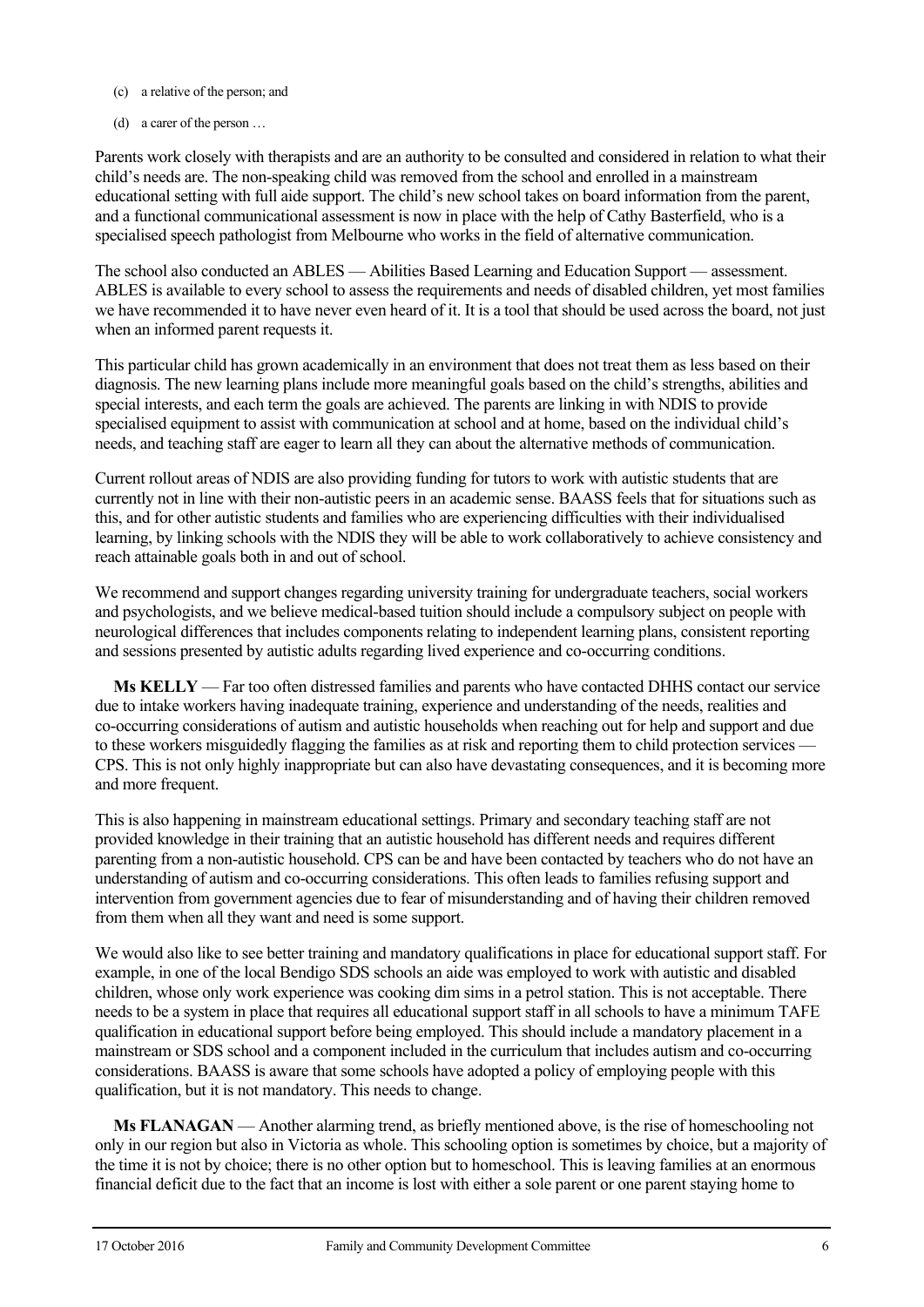educate the child. Currently the state of Victoria does not offer funding to families that homeschool. This is done at the family's expense and can take a toll.

There is also an increase in complaints being made to CPS by professionals working either in health care, social work or education-directed services in regard to families homeschooling. There is presumption made by these services that autistic children that are not being educated in a classroom are at risk. It seems to be a catch 22 really. Autistic children and their families whose needs and support are not being met by schools a majority of the time have no choice but to homeschool, yet when they do this to prioritise their child's safety and wellbeing and ensure their child is engaged in a meaningful education they are punished for doing so by being investigated by child protection. This not only causes distress and anxiety but also costs the state. The funds for these investigations could be directed into better education and training for staff on how to understand these situations, or funding for a peer support worker to handle these cases.

**Ms KELLY** — Another important issue that we feel needs to be addressed is the supports available for Aboriginal families with autistic children or individuals who are autistic themselves. There are systemic problems when it comes to cultural awareness within the therapeutic community in relation to the Aboriginal community. To place them all into separate categories for the presentation would take too long. BAASS will make comment on some issues we feel have not been addressed publicly and that we feel are a matter of urgency.

As longstanding allies to the Aboriginal community, and one of our co-conveners identifies as Aboriginal, we are having ongoing discussions with our local Indigenous community about issues they feel are being overlooked. A constant worry is the loss of cultural identity by Aboriginal autistic people, and as advocates we have also witnessed firsthand the ignorance of the white community, especially healthcare professionals, towards Aboriginal families. When Aboriginal parents seek help for a diagnosis for their children, some children are brushed aside by doctors and the parents are told it is just bad behaviour or bad parenting.

For example, a local Bendigo parent took her three-year-old child to three different paediatricians because she believed that her child was autistic. The mother does not drink alcohol and does not take drugs, and she was living in a privately owned home and working full time. She was told by three separate doctors that her child was not autistic and on one occasion was told the child just needed a good smack to get his behaviour under control. She gave up until the child was eight, at which time the behaviours became so unmanageable that she was forced to consider relinquishing her child. By this time she had lost her job because she was getting called into her son's primary school so often, and she was unable to work because there was nobody else to watch her son when he failed to attend school.

Finally it was recommended that she approach specialist clinic Time for a Future in Woodend, where he was diagnosed with classic autism, ADHD and sensory processing disorder. There was no funding available to him due to his age, but at least a diagnosis meant that he might receive some supports at school to assist him. It took nearly a year for the Department of Education and Training to fund him for 10 hours a week of aide support, but five vital years were missed because a presumption was made due to the colour of his skin and a mindset about Aboriginal parenting, which needs to change.

Another issue that is rarely spoken about is the fact that most rural and regional areas have no Aboriginal therapist qualified in the fields of speech therapy, activation therapy or psychology. This is concerning because a majority of Aboriginal families who have autistic children want to raise their children strong in culture.

In 2014 I, a BAASS co-convenor, did a radio interview with Aboriginal mother and Aboriginal Early Days presenter Jackie French. Jackie lives in a rural town where services for autistic people are limited. Jackie stated that when her son was diagnosed she was very reluctant to disclose his diagnosis. She was afraid he would be treated differently because of the label given to him by a white person. She expressed the importance of cultural understanding when going through the diagnostic and assessment process and the importance of the same level of understanding in the therapeutic process. Her wish was for her child to have Aboriginal speech and occupational therapists, paediatricians and psychologists. In the Indigenous communities when specialists are invited into the home they ultimately become a part of the extended family. A lack of knowledge and understanding of culture creates fear and misinterpretation of Aboriginal home life. There is still an inherent fear of protective services getting involved amongst Aboriginal people. It is also important for all out-of-home services to be provided with an Indigenous-led service or co-op.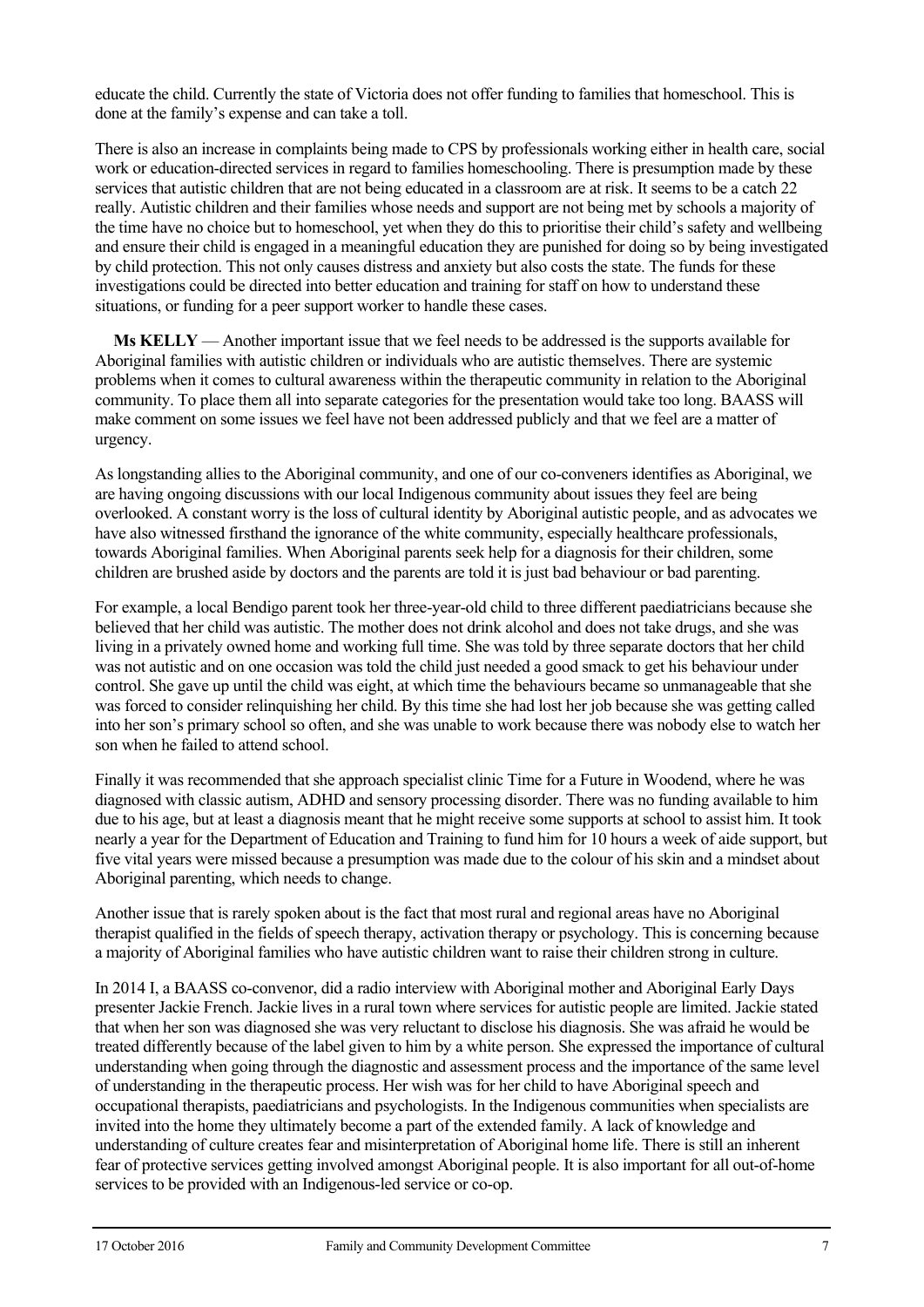Aboriginal presenters should deliver any Aboriginal Early Days autism information sessions. These should be held within local Aboriginal agencies. Currently Amaze presents an Aboriginal workshop, which is convened by a white Irish woman. This is ineffective and offensive, and it consequently results in limited participants.

Now we come to the recommendations. Recommendation 1 includes the two most crucial recommendations, which are that autistic mentors, autistic peer workers and counsellors be allocated to schools for assistance in the development of individual plans and professional development and that autistic professionals and mentors be included at development and delivery level within all undergraduate studies in health and community services. This must include a compulsory subject on people with neurological differences that incorporates independent learning plans, consistent reporting and sessions presented by autistic adults regarding lived experience and co-occurring conditions for all teaching, social work, psychology and medical-based tuition.

Our other recommendations include: two, that the Victorian state government accept the four current recommendations from the PSD review that are currently under consideration; three, that regulation 15 be completely removed from the Education and Training Reform Act to be replaced by a workable approach that does not involve harm and trauma being caused to the child; four, for all schools to adopt a needs-based funding model in line with the United Nations Convention on the Rights of Persons with Disabilities that has a strong focus on the strengths of the individual child; and five, the years 6 to 7 review process be scrapped and for autistic students funded under the PSD to receive their review from years 7 to 8. This would ensure funded support through the first year of higher education and gain a better perspective on what supports will be required in future years to ensure academic success. DET and schools should engage with autistic mentors assisting in transition and with individualised mentoring programs.

Recommendation 6 is that a system be in place that requires all educational support staff in all schools to have a minimum TAFE qualification in educational support before being employed. This should include a mandatory placement in a mainstream or SDS school and a component included in the curriculum that includes autism and co-occurring considerations.

Recommendation 7 is that teachers in all school environments require mandatory and regular — minimum one per year — personal development sessions facilitated and presented by autistic professionals and any additional non-autistic training. BAASS provides this, as does Creating Connections. Schools and government services should employ adult autistic mentors, peer support workers and autistic counsellors to individual schools and services that are experiencing difficulty, and all statewide autism programs allocated to schools should include an autistic perspective on how to educate an autistic child in the classroom.

Other recommendations include: eight, that every autistic student in every Victorian school should automatically be assessed with ABLES, not just the students whose parents request it; nine, for all state government agencies and departments to remove the use of functioning labels such as high and low functioning, as these labels are harmful to autistics and are not recognised by a majority of the adult autistic community; 10, that a statewide information-sharing model be adopted that allows a collaborative working approach for schools and the NDIS to obtain goals for each child funded for NDIS supports; and 11, for DHHS staff to undertake a compulsory personal development workshop with autistic presenters who will inform and educate them on the importance of understanding an autistic household. We recommend this should be a condition of employment.

Recommendation 12 is that a needs-based funding model be adopted for families who either choose to homeschool or have no choice but to homeschool. This should include a needs-based assessment for each family to ascertain the level of support required for them to educate their child or children in an environment of their choosing without prejudice or fear of being reported to DHHS or child protection services due to a lack of knowledge and understanding of the family's or the child's situation.

Recommendation 13 is that more training and understanding is needed across the healthcare sector in regard to assessment and diagnosis of Aboriginal autistic children, with extended family members and elders recommended to be invited to assessments for cultural and family support, while recommendation 14 is that a cultural identity program delivered by the Aboriginal organisation that is local to the region be rolled out in primary and secondary schools for autistic Aboriginal students as part of their curriculum.

Recommendation 15: BAASS recommends that a scholarship or funded place be made available in tertiary education for an Aboriginal student in regional and rural areas to train in speech therapy, occupational therapy, social work, psychology and education. This will ensure that over time a network of Aboriginal professionals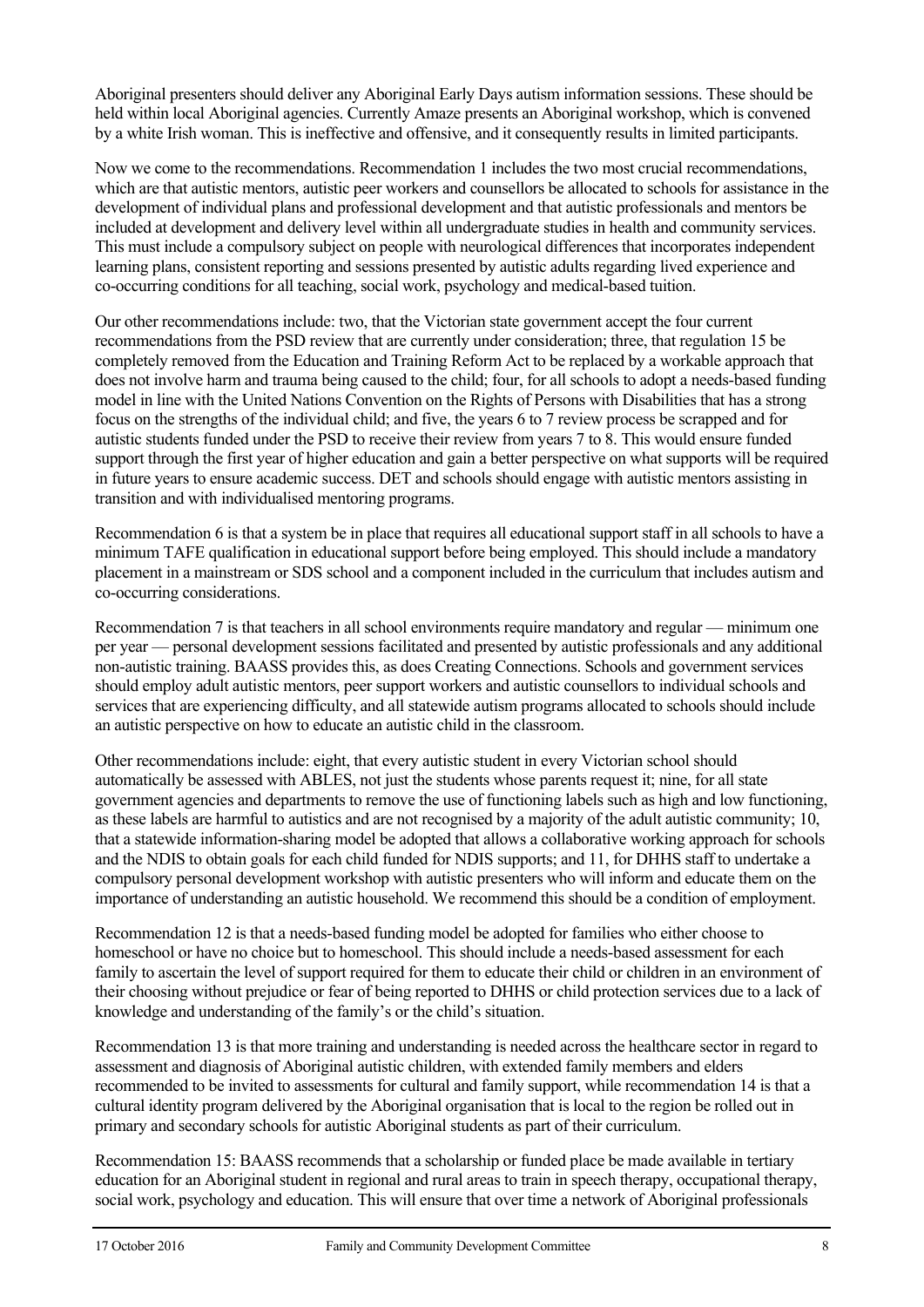will build up in these areas to accommodate the cultural needs of Aboriginal autistic families living in the area. Recommendation 16 is that an Aboriginal presenter with not only professional experience but also lived experience deliver any and all autism presentations directed at Aboriginal families as well. State-funded autism organisations should be mindful of the cultural needs of participants and employ Aboriginal presenters for their Early Days workshops.

**Ms FLANAGAN** — Within these recommendations we would like to briefly touch on the accessibility component of government inquiries as it relates to the needs of the autistic population. BAASS recognises that the processes in submitting statements and presenting at hearings is simply not viable for many, given the barriers inherent in the process. We have sought Australia-wide feedback from the autistic community, parents of autistic children and employees within disability services. We note the limitations of our survey relating primarily to inadequate preparation time.

From our personal experience and drawing from survey responses which were primarily submitted by autistic individuals, our recommendations for improving the accessibility of the government inquiry process for autistic people include but are not limited to: provision of supports to submit to inquiries and to physically attend hearings — for example, support persons, support animals, assistance with children and transport — and having these options publicised and easily available.

The next ones are: providing the option for allocation of more time during hearings for communication differences; provision of a breakdown of submissions into a Q and A format based on a breakdown of the terms of reference of the inquiry; providing adequate time to prepare for presenting at hearings — for example, greater than two weeks; no last-minute time changes where at all possible; help working through a submission at a public hearing by asking specific questions, with provision of these questions before the hearing to enable preparation for responses; flexibility and provision of options for presentation times; employ and involve autistic people in the process; and environment considerations to ensure a calm and sensory-friendly atmosphere.

BAASS wishes to thank the Victorian government for inviting us to give our perspective into the issues faced by autistic individuals.

**The CHAIR** — Take a deep breath. Thank you very much, Rebecca and Susanna. I have a couple of questions in response to the recommendations that you have put to the committee. Yes, I note some of the concerns in response to our public hearings et cetera, but unfortunately that is sometimes out of our control. But we have, I think, received 148 written submissions to the inquiry, and the majority of those are from people with autism or parents of children with autism, which is really good. We do have quiet rooms available in our public hearings in Melbourne, and we have dim lights. We have a whole lot of good stuff. You mentioned autism mentors and autistic peer workers and counsellors, particularly in schools and in training institutions, to provide an adult autistic perspective. Some of the things we are hearing through this committee are the voices of autistic people who are able to communicate very well, and I am just curious about those people on the spectrum who do not have the ability to communicate their needs, wants and desires, who are being spoken for by others on the spectrum who do have that ability. I just wanted to get your opinion around all of that.

**Ms KELLY** — My response to that would be that it is not their autism that is actually inhibiting them from speaking; that is a co-occurring condition that is usually a form of dyspraxia when it comes to speaking. But if you actually look under the criteria of the diagnosis for autism under the DSM, it pretty much states that there are social and communication barriers; there is absolutely no mention of speech. These are things that I guess have just been lumped along with autism — what autism is — when the reality of it is that autism and these co-occurring conditions are kind of separate.

We get into conversations quite a bit in some of our online advocacy with parents who try to say, 'Well, you are not like our children; you are highly verbal', and it is like, 'Well, hang on a minute. No, we are both autistic. We both might not have the same co-occurring considerations, but we have the same form of autism'. What I usually say to that too is, if there are parents out there who have a problem with someone who is highly verbal advocating for a non-speaking child, we at BAASS actually have connections in the community with parents who are advocates as well who have children like that. So I guess my answer to that would be to engage with those parents who have that lived experience, which I actually have done in the past, to work with that particular family. As I said, matching the right people to the right schools is important.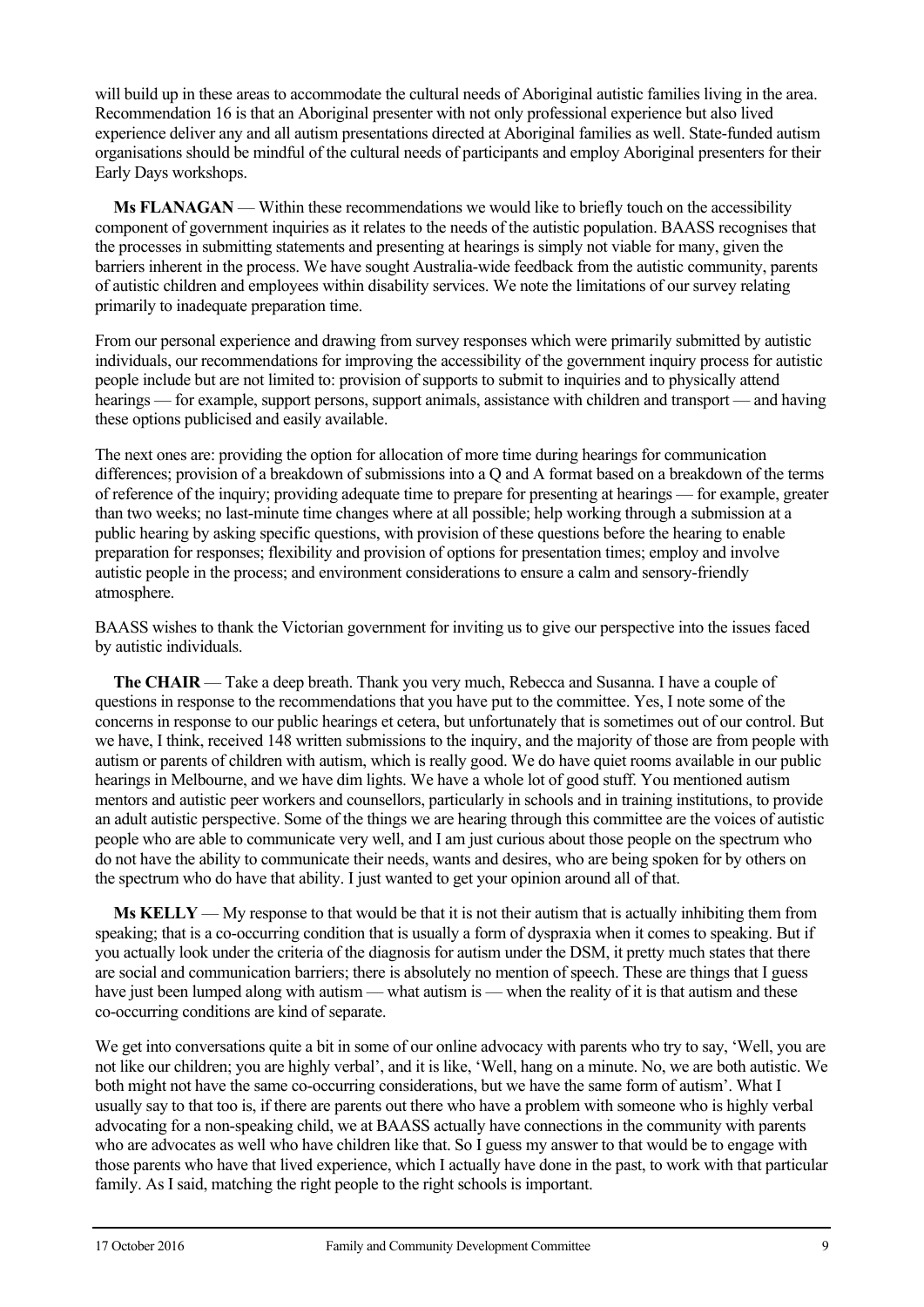**The CHAIR** — So when it comes to comorbidities, and clearly people on the spectrum often have those comorbidities — in fact, quite a few — in being a mentor or a counsellor or supporting someone with autism, how do you separate out the autism from those comorbidities? Do you know what I am trying to say?

**Ms FLANAGAN** — I think one of things that comes to mind for me is that we do not speak for these people; we speak with them. There are numerous autistic and non-speaking adults out there blogging about this exact thing, and they say the same thing, that we are all speaking together. We are not speaking for anyone particular person, I think. But it is changing the way you do things as well, working with people with their own individual needs and strengths rather than a whole blanket approach that mainstream tends to take.

**Ms McLEISH** — I just want to focus a little bit on teacher's aides. You have been quite damning, I would say, about the qualifications and skills of one person who is working as a teacher's aide -

**Ms KELLY** — Not so much damning, it is just through personal experience. There are some absolutely fantastic aides that I have worked with.

**Ms McLEISH** — What skills and experience do you think are most important for them?

**Ms KELLY** — TAFE qualifications as a minimum.

**Ms McLEISH** — What is the skill within that TAFE qualification that you see is most important that they get?

**Ms KELLY** — We are not just talking about autism here when it comes to educational support. A lot of these aides will go into schools and they could have an autistic client, they could have a client with Down syndrome or they could have a client with an intellectual disability. So I guess when we talk about the curriculum, we talk about the curriculum as a whole when it comes to tertiary education — the university subjects as well as the TAFE qualifications. I believe there needs to be a separate component, like a subject that is directed at neurological difference, those people who think differently to others. Autism is one of those sorts of conditions that I think should actually be focused on, because regardless of whether you go to work in an SDS or whether they go to work in a mainstream school, mainstream in particular, you are going to walk into a classroom where there are at least two children who have a diagnosis and then probably another three that are undiagnosed.

**Ms McLEISH** — So what are the most important skills? You have said the course. What other skills do you want?

**Ms KELLY** — Empathy and understanding.

**Ms McLEISH** — Can I have empathy without doing a TAFE course?

**Ms KELLY** — Yes, but at the same time the ones that we are seeing going into a lot of these SDS schools in particular, they are not understanding, and in my experience as an advocate I am seeing, I guess, disrespectful language towards the disabled students. When a student is a constant dribbler, for example, you get reports of the aide saying, 'That's disgusting. How can you do that?'.

**Ms McLEISH** — Who chooses the aides? Do the parents have any input into the aides that will be working with their child?

**Ms KELLY** — No, absolutely none, and I think that needs to change too. I should have put that in. But no, there is no choice. It is pretty much that the department of education puts the call out for a job application, they receive applicants, they go through them and they employ the person. If you actually look at the job applications for educational support staff, it is worded quite broadly, I guess. It states that a TAFE qualification is preferred but not essential.

**Ms FLANAGAN** — I think a basic understanding of disabilities and the different ways of dealing with people with disabilities and the different considerations to have in mind as well, that would be a good thing too.

**Ms McLEISH** — So if I have had experience because my brother or sister was disabled, I did not have a TAFE qualification but I was quite empathetic, would that be suitable or not?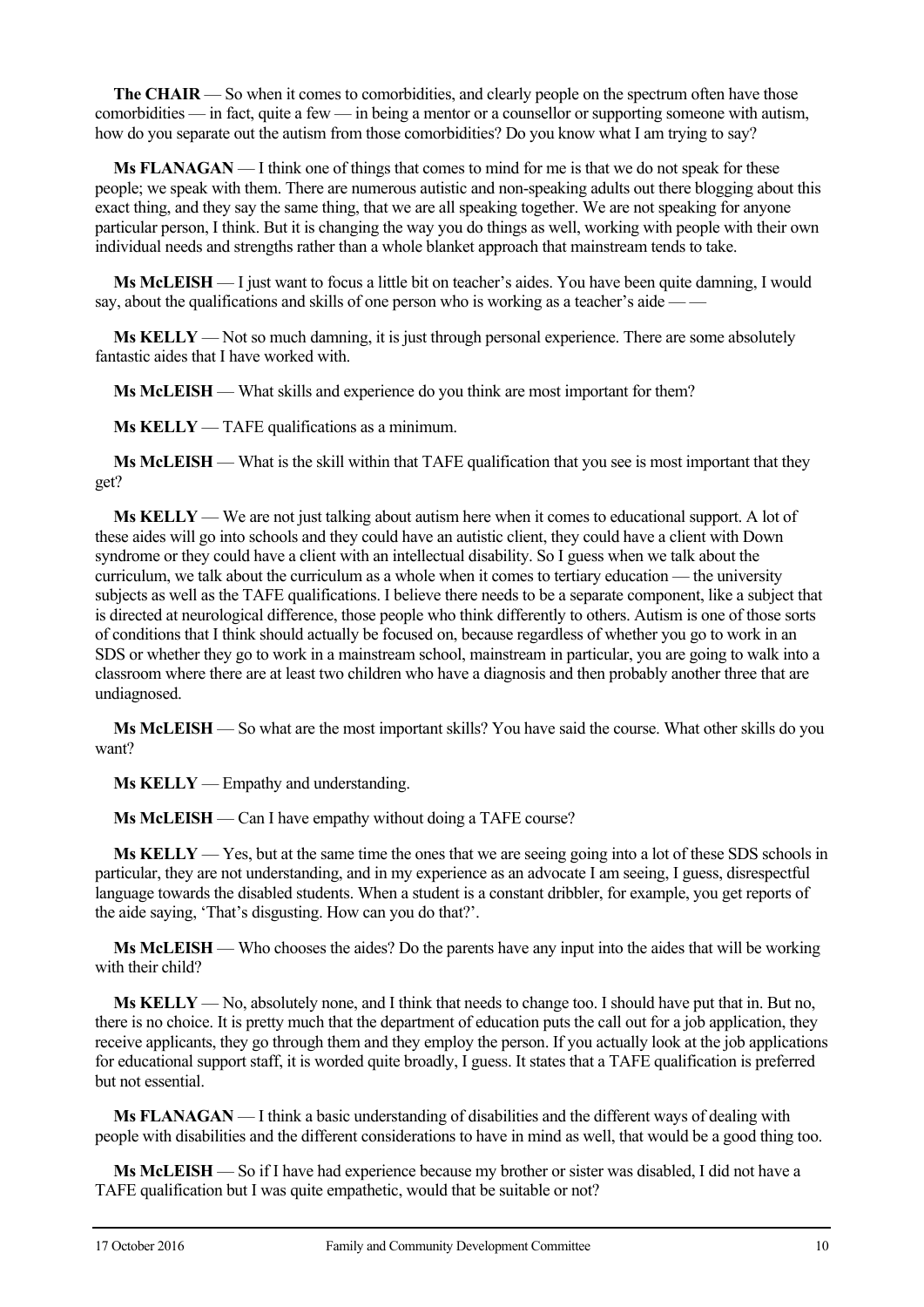**Ms KELLY** — I think a lived experience is a good thing to have too. We are seeing a lot of parents and we are encouraging a lot of parents to get involved with schools as aides, working with autistic children, especially parents of autistic children and especially here in Bendigo, because we feel that they have that level of understanding when it comes to our kids. If they see behaviours of concern, they get it. We are hoping to encourage autistic adults to get involved in applying as aides as well. That being said, you cannot issue a TAFE qualification for one set of people and not for another. I believe that you have to have a nurse's aide qualification to work in a nursing home, so why are we not looking at the same thing for children who are disabled? Why have we not got a mandatory qualification in place for disabled children?

**Ms McLEISH** — Do you see that it will change with the NDIS, that parents might be able to choose their own aide, or not?

**Ms KELLY** — From my understanding, and please do not quote me on this — —

**The CHAIR** — Sorry, you are on the public record.

**Ms KELLY** — My understanding of the NDIS is that there is a lot of non-involvement when it comes to schools. I have actually questioned Murray Dawson-Smith about certain things that I am able to write up for plans for families when we are submitting them to DHHS and note that you cannot do that with the school involved. The only thing that I am aware of that I think is actually being funded under the NDIS is tutoring hours, and that is if you word it —

**Ms McLEISH** — In a particular way.

**Ms KELLY** — You word it cleverly when it comes to putting in those applications and ensuring that it is goal based, which it is. That is when I guess you can engage the tutors and the schools together through the NDIS. But I think that if there is that consistent reporting with NDIS and the schools, you can have that consistency across the board when it comes to tutoring and what is going on in the school. But I do not think you will find that aides will be funded under the NDIS. I hope they will be; that would be great.

**The CHAIR** — We do not know what the criteria are.

**Ms KELLY** — Yes. That would solve a lot of families problems if that were the case.

**Ms COUZENS** — I have just got one question; I think you have covered just about everything else I want to know. What do you hope the NDIS will bring for the people of Bendigo?

**Ms KELLY** — In our building we have a lot of fear happening — fear of the unknown. No matter how much we try to run workshops and information sessions about the NDIS there is still a lot that is not known. The biggest thing that continually comes up in conversations is, 'What will happen if my child doesn't get the support they need? What if they get turned down for the NDIS? What will we do?'. We as a service have pretty much gone, 'We'll just pick up the slack, I guess'. My passion is education, and I am hoping that it does cover the supports in education that are required, especially for those families who have kids who are really struggling and they do not qualify for any kind of support in schools. They are the ones we are seeing falling through the cracks. We want those kids who are falling through the cracks to be picked up by the NDIS to get support. I would like the NDIS to really look at homeschoolers as well and funding some form of support for homeschoolers. We are seeing families having to sell their houses just so they can educate their kids.

**Ms COUZENS** — We have heard a lot of that.

**Ms KELLY** — This is through no fault of their own; this is because the system has failed their kids at school. You have got to also remember that the minute a family decides — and we talk about the cost to the state — to remove their child from school and homeschool, either as a sole parent as we stated or as a two-income family, it automatically dramatically brings that income down. Now if it is a sole parent, they have to go on Centrelink to support their kids. They can no longer work, and so they then have to rely on the state government to fund them to homeschool their kids. That is how they pay their bills or whatever. If we have some form of plan in place when it comes to the NDIS that can cover some of those things for homeschoolers, then maybe we can actually see that it is all about goals, not only the goals of the disabled person but also the goals of the family as a whole. We would like to see taxpayers coming back to the fold and boosting the state coffers.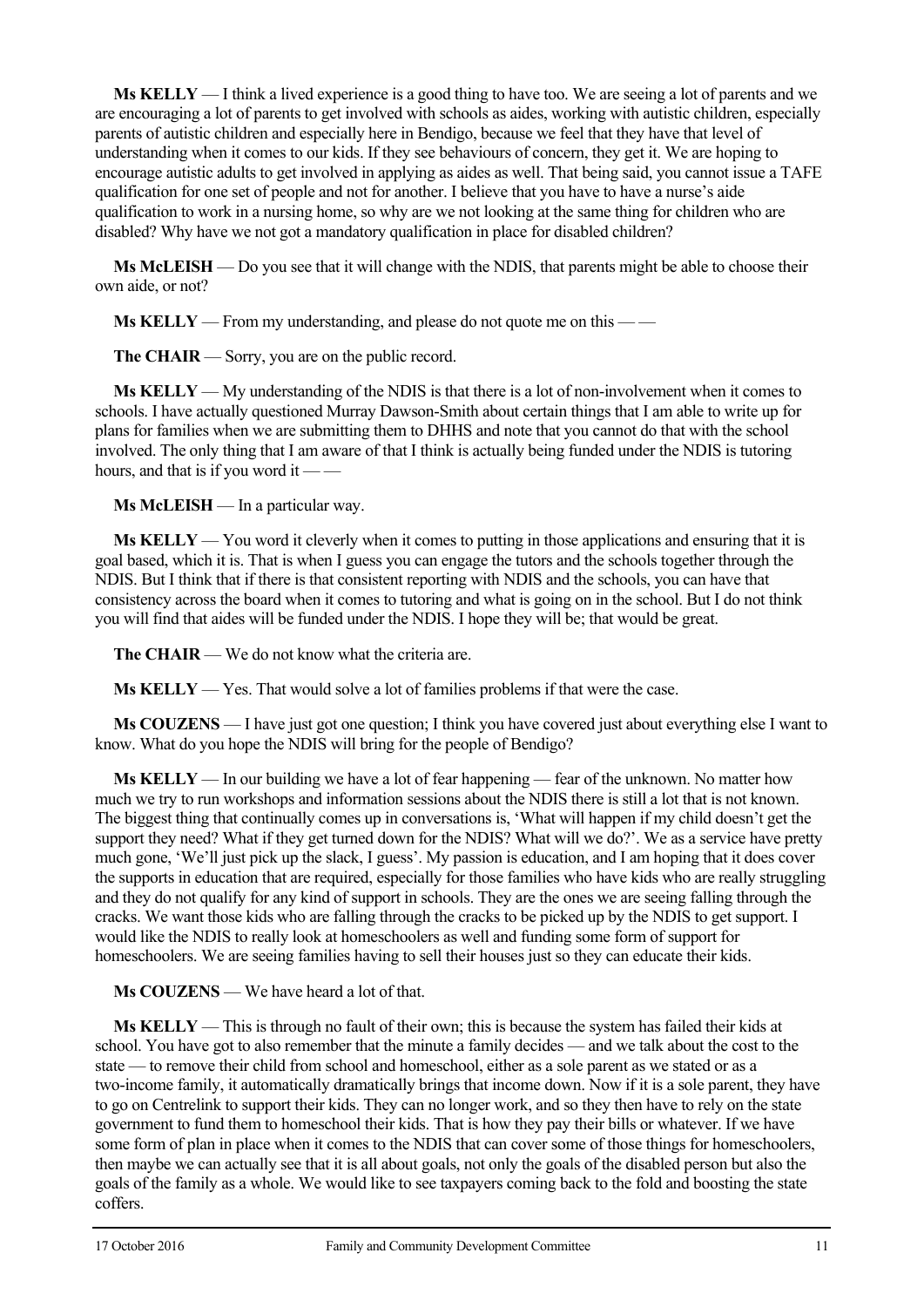**The CHAIR** — It is about improving services within the state system as opposed to increasing funding for homeschooling, I think, to make sure the system is actually supportive of all children.

**Ms FLANAGAN** — That too. On the other side of that, there are also the kids that are already too traumatised to go back into school, so you are going to need some homeschooling support there regardless.

**The CHAIR** — I have one last question. I think it is really important for the committee to understand and know why you actually started your organisation in the first place, and could you just maybe keep your answer to a minute or two?

**Ms KELLY** — Oh gosh. A few years ago — I have got to keep it short though — —

**The CHAIR** — I suppose I am trying to steer you in the direction of lack of services in regional areas and along that line.

**Ms KELLY** — Yes, there is. There is a huge gap. The need was just so huge. We had been trying to get it off the ground with the Bendigo Autism Resource Centre, as it was originally named. Things just were not happening. I got a little bit toey around December. I decided to resign my position from the resource centre and start my own organisation up. I invited in five autistic people to join as co-conveners, and we got together. That was around January, and we officially announced our opening. We linked in with Murray Dawson-Smith, who we share the building with — with Distinctive Options — and we opened in July 2016. So it was a very quick turnaround, but we saw the desperate need to open our doors up and have a physical presence.

Our online presence was just enormous. My phone rings off the hook constantly, and it takes time away from my family. You have got to remember I have two autistic kids that I need to parent as well, and by opening up a building and having set times when people could come in and make appointments to see us, we were able to, I guess, create a sense of safety. It is a safe space for autistic adults and children to come into and feel that they can open up to us, and it is also a space for us where we can provide programs and supports, so when we do go to potential donors and funding bodies we can say, 'Well, we have this physical presence in the town. We've already done this. Now we're looking at doing this'. So we just saw a huge need for it. It was something that had never been done before. We have kind of stepped outside the box a bit, but we are really happy about it. I have to tell you, the proof is in the pudding; since we opened our doors we have been flat out. Now I do not know if that is a good or bad thing, but it shows us we have at least 1000 families in our region who either have a diagnosis themselves or have children diagnosed as autistic.

I also wanted to, I guess, along with our co-conveners, change the mindset of what autism is all about and start empowering that generation of kids that are coming through who are being made to feel ashamed of their diagnosis. We are slowly doing that, so we are really proud of it. We are working very well, believe it or not, with schools and in discussions with the department and regions.

I will actually say, just quickly too — because I heard Murray talk about the special needs component and everything — a discussion was actually had with me and a senior member of the Department of Education and Training about two weeks ago, and she told me that the special needs component was actually being removed from the La Trobe University Bendigo primary and secondary education teaching degree, which really worried me to no end. I actually need to get that clarified, but yes, she was saying that she was going to push very hard to ensure that it stayed in.

**Ms McLEISH** — For what reason would they be removing it?

**Ms KELLY** — It just came up in conversation.

**The CHAIR** — There would be no reason, particularly as the state government is pushing to make it compulsory to have special needs training.

**Ms KELLY** — I know. That is why we kind of made a big point of it, because it really put the fear of God into us.

**The CHAIR** — Thank you very much for your presentation, Bec and Susanna.

**Ms KELLY** — Thank you so much for having us.